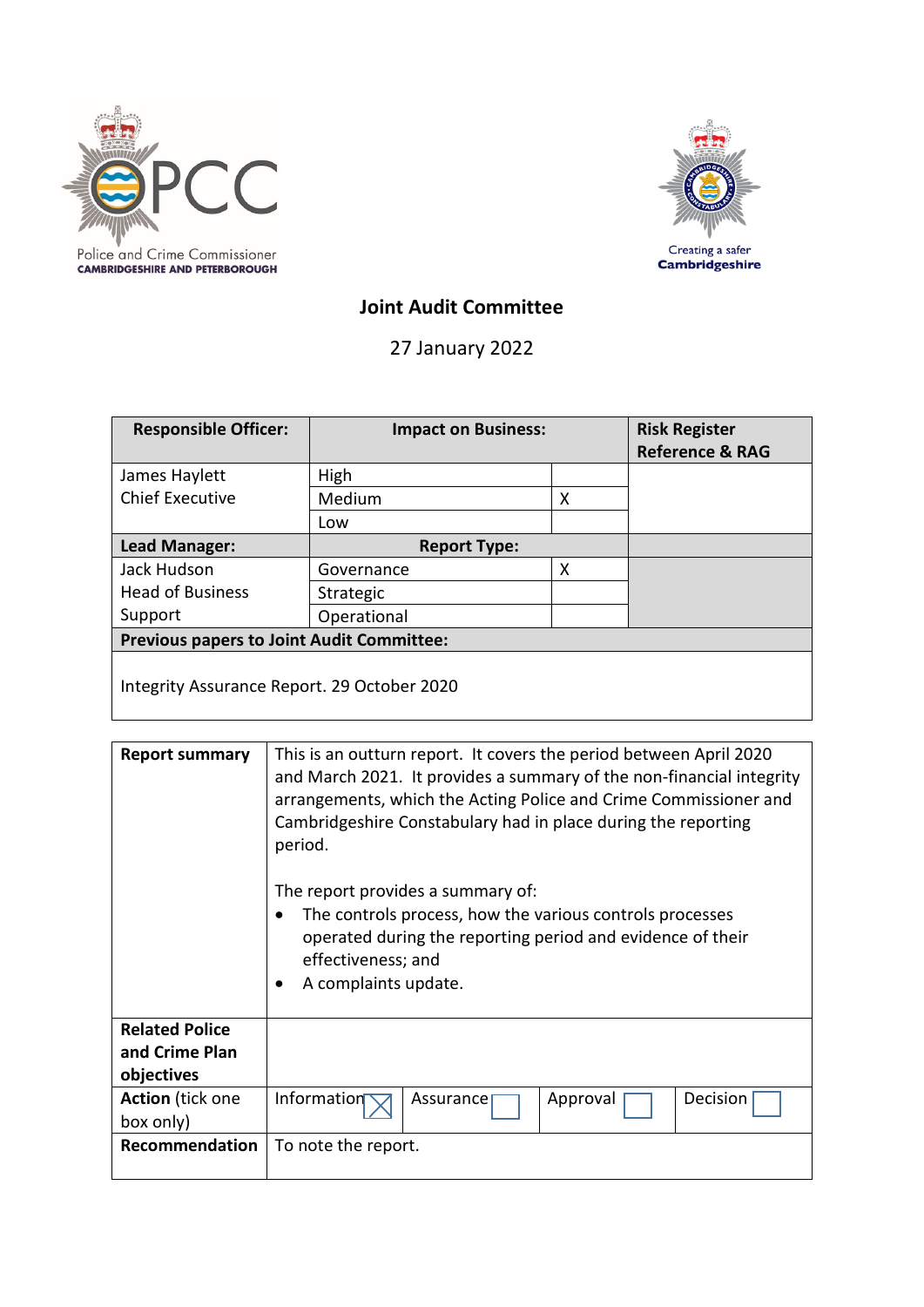## **OVERVIEW OF INTEGRITY CONTROLS ASSURANCE**

This is an outturn report. It covers the period between April 2020 and March 2021. It provides a summary of the non-financial integrity arrangements, which the then Acting Police and Crime Commissioner (the "Acting Commissioner") and Cambridgeshire Constabulary (the "Constabulary") had in place during the reporting period.

In May 2021 a new Police & Crime Commissioner (the "Commissioner") for Cambridge and Peterborough was elected. The Commissioner and the Chief Constable are committed to the need for governance, oversight and the delivery of professional behaviour within the Constabulary and the Commissioner's own office, the Office of the Police and Crime Commissioner (OPCC). The Commissioner recognises the importance of effective integrity controls and upon taking up his role, sought assurance that the necessary controls remain in place and that they are effective. The Chief Constable has reiterated the Constabulary's commitment to integrity as a core value of his vision for a safer Cambridgeshire.

Integrity is defined as 'doing the right thing in the right way'. It cuts across all areas of policing in respect of the decisions that are made and how people are treated. There is an institutional as well as personal responsibility for integrity to ensure we meet the expectations of the public. Public confidence in police integrity can be met, and equally undermined, in the light of their own experiences, those within their communities, and those relating to national issues whether current or historical. Therefore, we must have mechanisms to respond to, and build confidence, which resonate with national requirements but recognise our local identity.

The College of Policing's Code of Ethics places integrity 'at the heart of every policy, procedure, decision and action in policing'. This is to ensure that there are the highest personal standards for everyone in policing. No one element or approach to driving integrity can stand-alone. Pro-activity around integrity such as the Code of Ethics, behaviours, conduct, decision making, governance processes and controls assurances, are taken together to ensure the public can be assured that the Commissioner, his office, and the Constabulary, act fairly, honestly, respectfully and ethically.

This Report specifically provides a summary of:

- the controls process, how the various control processes have operated during the reporting period and evidence of their effectiveness; and
- complaints update

The report also provides an ongoing commitment from both the Commissioner and the Constabulary that they recognise and support the principle that all those in policing should uphold and embed the highest standards of ethical behaviour, personal conduct, and at the same time be transparent and accountable for their actions.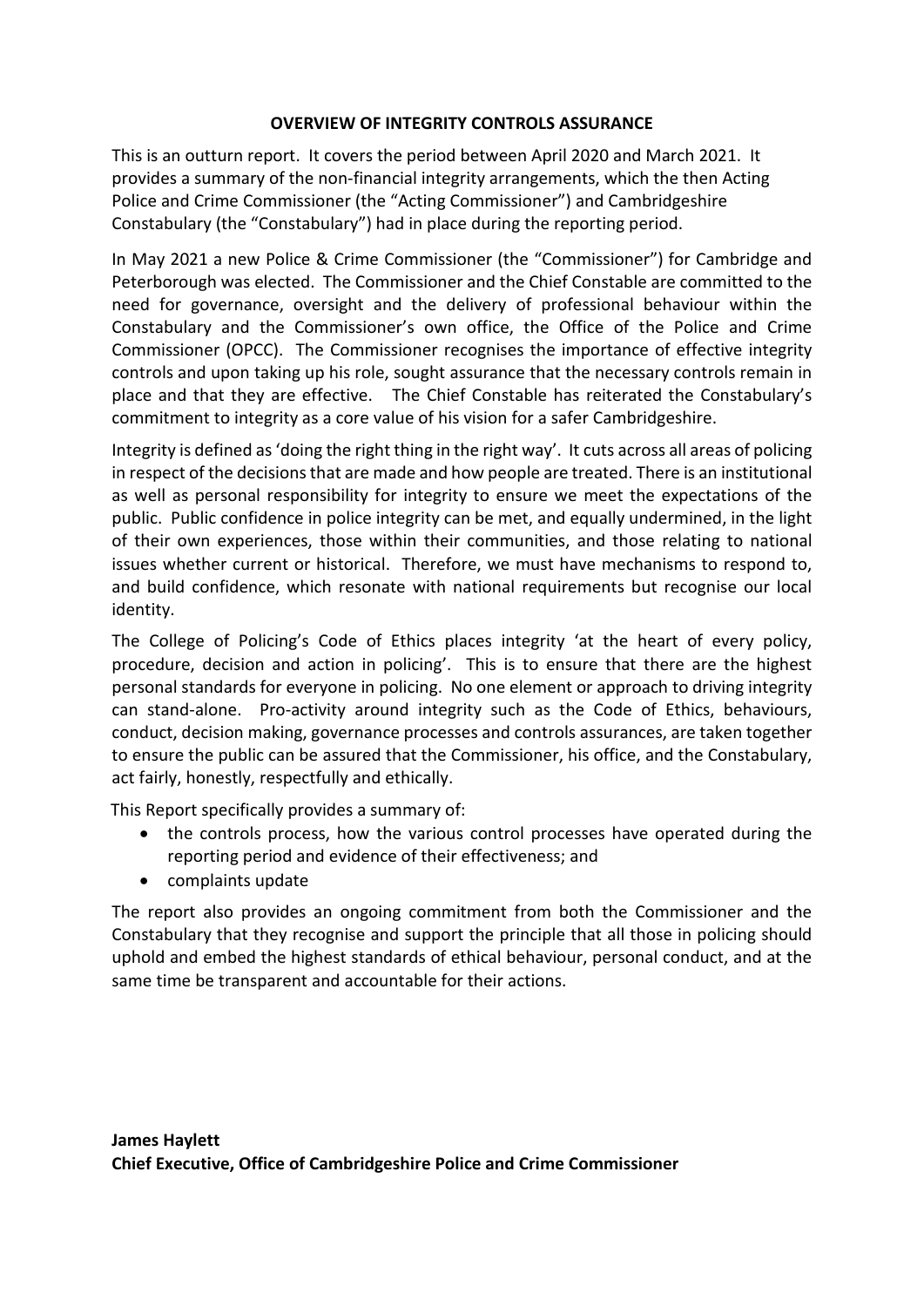## **1. Introduction**

- 1.1 Integrity is about 'doing the right thing in the right way'. The Cambridgeshire Police and Crime Commissioner (the "Commissioner") and the Chief Constable are clear that integrity is the responsibility of all those in policing. The demonstration of integrity is not one that can easily be measured by statistics alone. Equally, integrity should not be driven by a target culture which can create perverse incentives and consequently drive down public confidence. Whilst outputs and statistics can be useful, for example in measuring compliance with statutory guidance for complaint handling, outcomes are the key measure.
- 1.2 Outcomes can be realised in many ways across the integrity agenda and can be influenced by a number of factors. What is important is that there is a culture of integrity and that there are appropriate levels of scrutiny, challenge and support to ensure that policing principles and standards of professional behaviour are embedded in everyday policing; ones which the public can have confidence in.
- 1.3 Robust control processes remain in place to ensure the non-financial integrity of policing in Cambridgeshire. These processes have pro-actively driven a culture of integrity through establishing standards, setting methods for measuring actual performance, comparing results, taking into account risks, issues and mitigation, reinforcing strengths and taking necessary corrective action.
- 1.4 These processes have taken place at a range of levels to provide appropriate control and assurance in terms of both hierarchy and independence. This means that some of these processes are the sole or joint responsibility of the Acting Commissioner and/or the Chief Constable. Some relate to Cambridgeshire's oversight responsibility on behalf of Bedfordshire and Hertfordshire, as collaboration partners, for some business areas such as the Professional Standards Department (PSD).

## **2. Control processes**

- 2.1 The three controls governance groupings to reflect the business or their autonomy are:
	- Domestic those that deal with integrity within the Constabulary and on behalf of the Commissioner;
	- Collaborative those where the Constabulary and the Commissioner are responsible for leading on behalf of the strategic collaborative alliance with Bedfordshire and Hertfordshire (the "Strategic Alliance");
	- Independent those that have independent members.
- 2.2 Each of these controls processes are shown at *Appendix 1*.
- **3. Evidence of the control processes being used and their effectiveness during the reporting period (April 2020 – March 2021)**

*Domestic – those that deal with the integrity within the Constabulary and on behalf of the Commissioner.*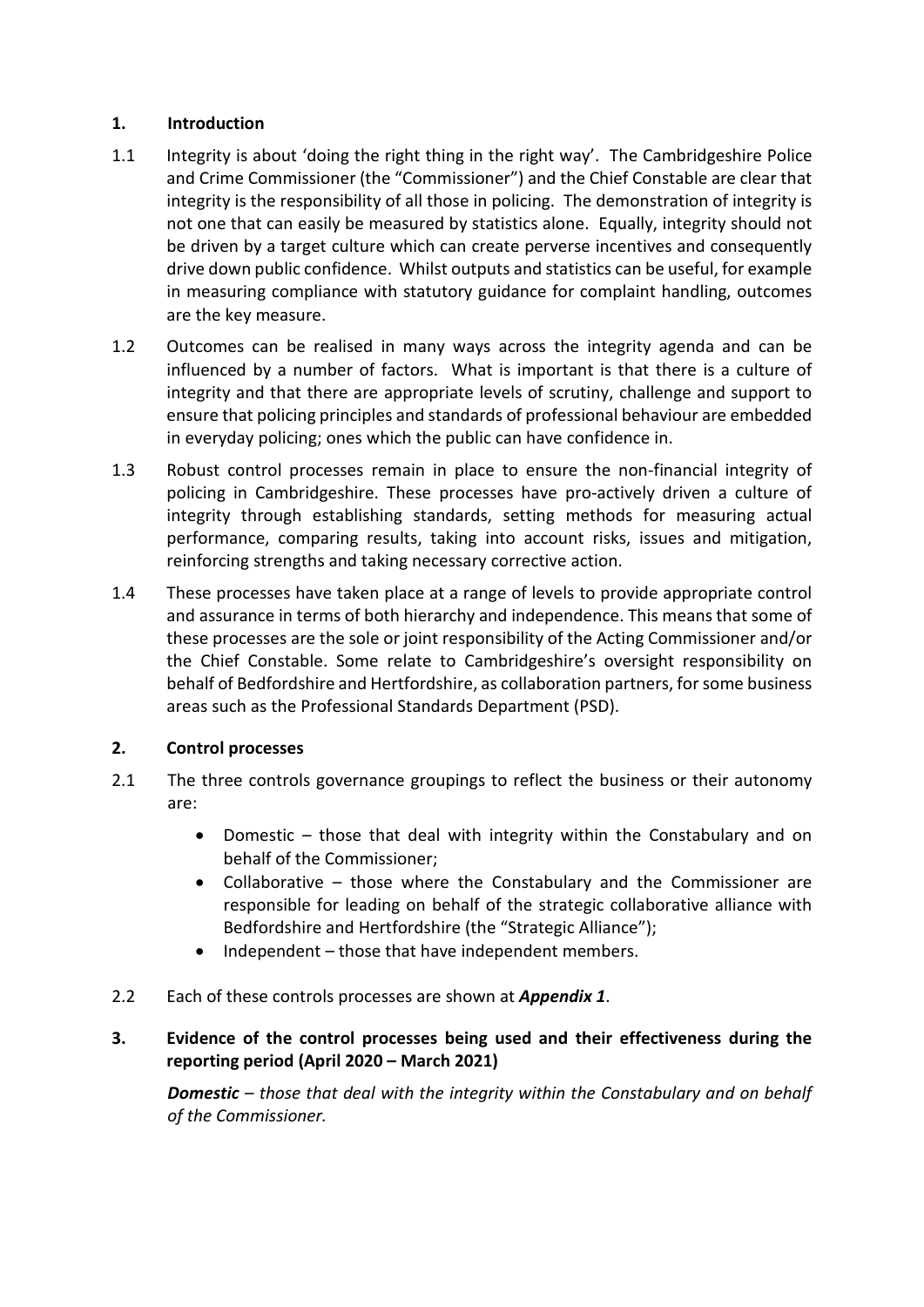- 3.1 The various control processes and the governance groups as given at *Appendix 1*, continue to function in their respective roles, provide support, challenge and scrutiny in line with their purpose and met regularly during the reporting period.
- 3.2 Between April 2020 and March 2021, the Acting Commissioner's Business Coordination Board (BCB) convened on 14 separate occasions. The Board pro-actively set the agenda by calling for reports to ensure the Chief Constable was held to account for matters relating to performance and integrity. The Acting Commissioner's key decisions, such as those in respect of collaboration with other police forces, financial spend, estates and complaints policy review are also decided at BCB. During the reporting period 13 decision notes were published.
- 3.3 Underpinning BCB is the "Resources Group". This was established in January 2020; this is a subgroup of BCB. The purpose of this Group is to enable strategic discussions concerning the resourcing requirements for the delivery of the Police and Crime Plan (the "Plan")<sup>[1](#page-3-0)</sup>. Resources Group considers the implications of forecasting (environmental scanning, strategic assessments, demand, risks) and the development and integration of key organisational management strategies. Membership of the Resource Group consists of the senior leadership teams from the Commissioner's Office and the group meet every month.
- 3.4 During this reporting period the Constabulary launched their Corporate Plan (June 2020). The Corporate Plan focuses on the Constabulary's operational and organisational priorities. The Plan makes explicit the Values of the Constabulary as being Fairness, Integrity, Diligence and Impartiality. A performance framework was developed with both qualitative and quantitative measures reported to  $BCB<sup>2</sup>$  $BCB<sup>2</sup>$  $BCB<sup>2</sup>$ . The Constabulary has a number of board and governance structures in place. These support the delivery of the Constabulary's Corporate Plan.

*Collaborative – those where the Constabulary and the Commissioner are responsible for leading on behalf of the Strategic Alliance.*

## **Professional Standards Department (PSD)**

3.5 The Commissioner's office undertook a series of random sampling of complaints to monitor the way in which the Constabulary responds to these and the lessons learnt. Further assurance regarding complaint handling was gained during the year through the Commissioner being represented on the PSD Governance Board.

This provided the opportunity to support and scrutinise policies, procedures, and performance related to complaint handling, anti-corruption, and vetting, in line with legislation, national guidance and the Code of Ethics for policing.

<span id="page-3-0"></span><sup>&</sup>lt;sup>1</sup> The Commissioner launched his Police and Crime Plan in November 2021.

<span id="page-3-1"></span><sup>&</sup>lt;sup>2</sup> Since the launch of the Commissioner's Police and Crime Plan in November 2021, the OPCC have been working with the Constabulary to ensure alignment between the Constabulary's Corporate Plan and the five themes contained within the new Commissioner's Police and Crime Plan.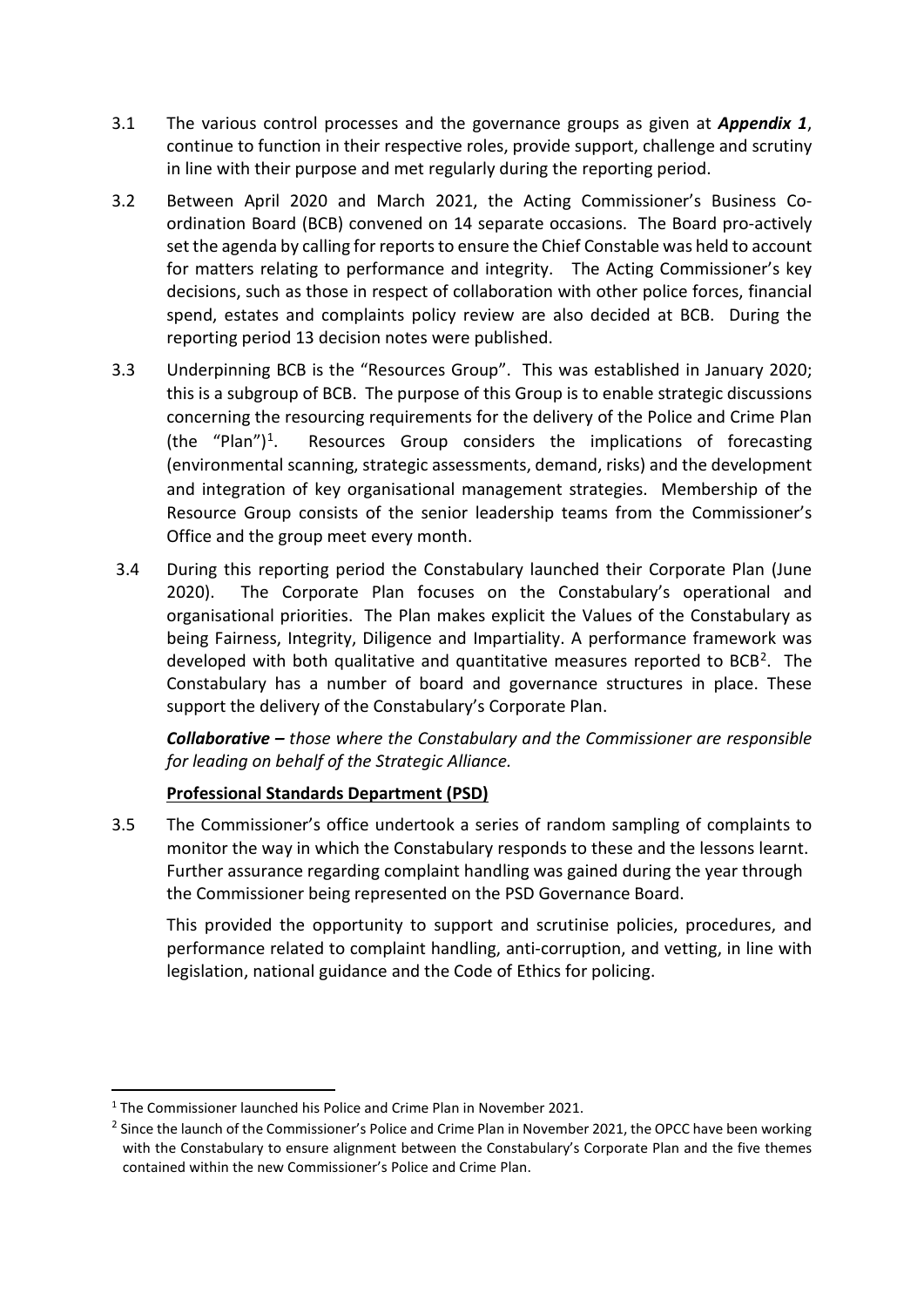#### *Independent – those that have independent members*

## **Police and Crime Panel**

3.6 During the reporting period the Police and Crime Panel (the "Panel") met on seven separate occasions. One of these was a confirmation hearing (March 2021). During these meetings the Panel have seen reports at each meeting in respect of their remit to scrutinise and support the then Acting Commissioner in the exercise of his statutory functions. Reports have included how the Acting Commissioner monitored the delivery of his Plan, the demonstration of the transparency and integrity regarding financial planning, which includes the Medium-Term Financial Strategy leading up to the final Budget and Precept reports, and how the Acting Commissioner held the Constabulary to account. The Panel also reviewed the Acting Commissioner's key decisions.

#### **Joint Audit Committee**

3.7 The Joint Audit Committee (JAC) meets on a quarterly basis. Between April 2020 and March 2021, JAC met on four separate occasions. JAC considers the adequacy of the governance and risk management framework (Strategic and Operational Risk Registers and Internal and External Audit Plans and audits), the internal control environment and financial reporting. They continue to provide independent advice and assurance to the Commissioner and Chief Constable. In addition they play an important role in advising on the annual audit plan.

#### **Internal Audit**

3.8 During the reporting period RSM undertook a review of Ethics and Equality as part of their annual internal audit plan for 2020/21. The purpose of this review was to assess the controls, systems and processes in place to promote an ethical culture and to manage equality and diversity. This internal audit concluded that 'robust controls, systems and processes were in place governing ethics and equality, including a clear governance and reporting structure. Appropriate policies and procedures were also in place. There was evidence of the delivery of diversity and inclusion training as part of mandatory induction training. There was a robust ethics and culture delivery plan (the EDEI delivery plan) in place, with an identified forum in place to monitor progress. Processes were also in place to hold the Chief Constable to account for ethics and diversity. A forum is in place (the Organisational Learning Group) for the sharing of organisation learning arising from complaints and reviews'.

The conclusions also noted that projects linked to the Chief Constable's 'Big Conversation', are being progressed. These projects are designed to improve understanding of ethical and diversity issues and the culture of the Constabulary.

Three low priority findings where identified in the report presented to JAC. These related to processes and/or documentation of processes, which could be improved, and agreed three actions to address these issues.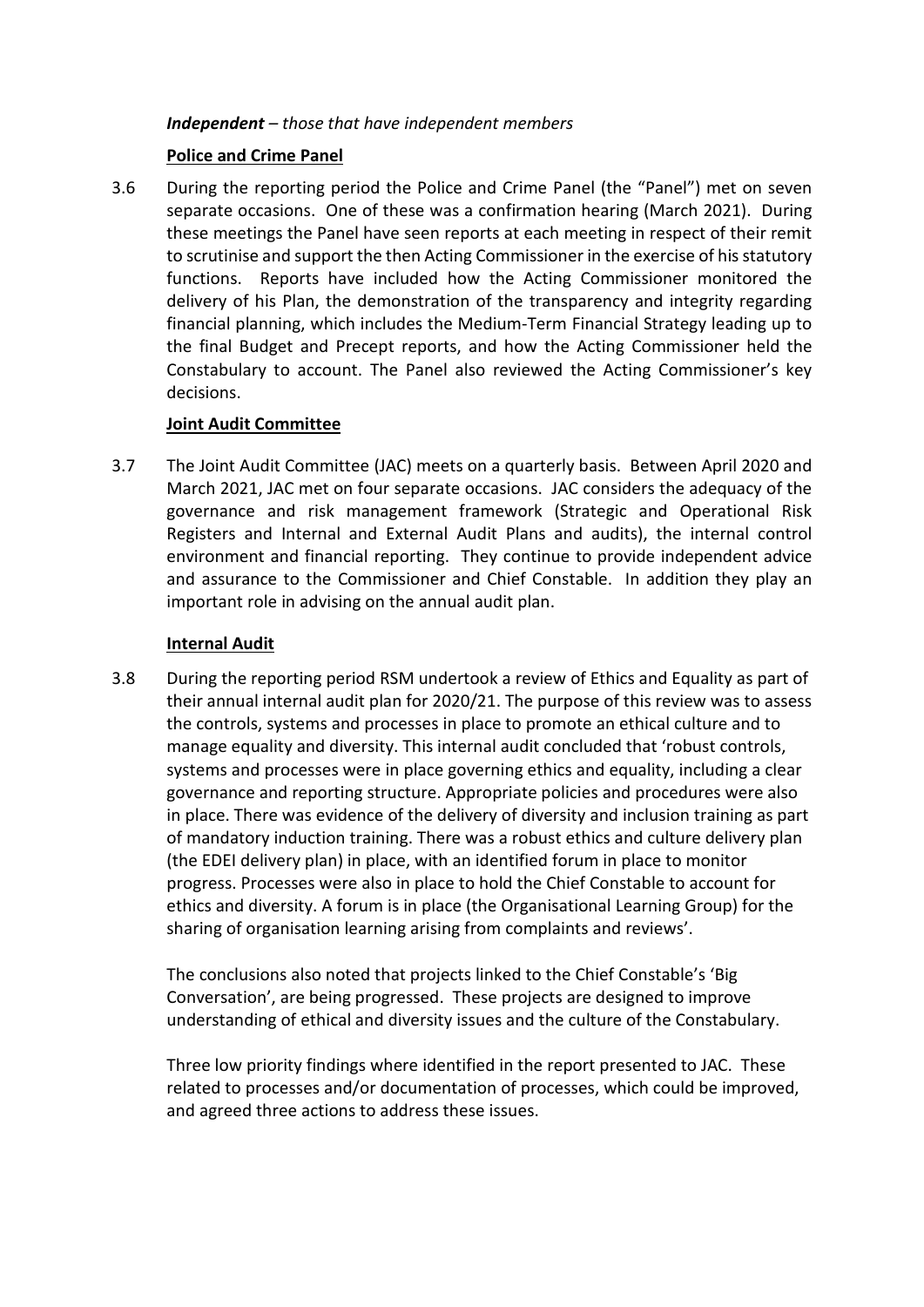#### **Independent Custody Visitors**

3.9 Independent Custody Visitors (ICVs) are volunteers representing the local community who make unannounced visits to police custody where they check on the rights, entitlements and welfare of detainees as well as the conditions of custody. This public oversight helps to prevent harm, it provides public reassurance that custody is safe and contributes to the human rights obligations.

During the reporting period, the work of the ICVs was impacted by Covid-19. This restricted the ability for volunteers to physically visit individual custody suites. As a result of this and to maintain integrity telephone visits were undertaken. ICVs carried out 25 visits across all suites including telephone visits which were recorded as a single visit, albeit they covered both suites. ICVs spoke to 56 detainees and observed 15 of the 138 detainees in custody at the time of visits. 68 detainees were not available to speak to (they may have been asleep, in interview, speaking to a solicitor or with a healthcare provider). Visits were carried out on various days throughout the week, and with a concerted effort to visit on different days, including weekends.

An annual report on the ICV is produced. More information on the scheme and how it is run is available on the OPCC website.

## **Out of Court Disposals Scrutiny Panel**

3.10 The independent Out of Court Disposals Scrutiny Panel continues to meet four times a year and a member of the Commissioner's office sits on this Panel in an observer capacity. During the reporting period the Out of Court Disposals Scrutiny Panel considered a range of randomly selected cases that have been resolved by use of an out of court disposal and actively challenged the Constabulary to ensure the action taken was appropriate in the circumstances.

## **Stop & Search / Use of Force Scrutiny Panels**

[3](#page-5-0).11 In the annual Integrity Control Report covering the period April 2019 to March 2020<sup>3</sup>, the Acting Commissioner and the Chief Constable outlined their proposals to develop scrutiny panels to look at the Constabulary's use of Stop & Search and the Use of Force. During the reporting period the OPCC worked with the Constabulary to commission these scrutiny panels<sup>[4](#page-5-1)</sup>. These panels were developed to be representative of the communities the Constabulary serves. Their purpose is to provide the Constabulary with a community perspective and help them gain an understanding of the extent of any local concerns regarding integrity issues and an insight on policing policies and practices and their impact within these communities. Due to Covid restrictions, whilst the Panels were established, they were unable to meet until the period 2021/22. The effectiveness of these panels will be reported upon in the next annual integrity controls report due later in the year.

<span id="page-5-0"></span><sup>3</sup> Presented to JAC on 29 October 2020

<span id="page-5-1"></span><sup>4</sup> The first scrutiny panel met on 5 July 2021 and covered Stop & Search.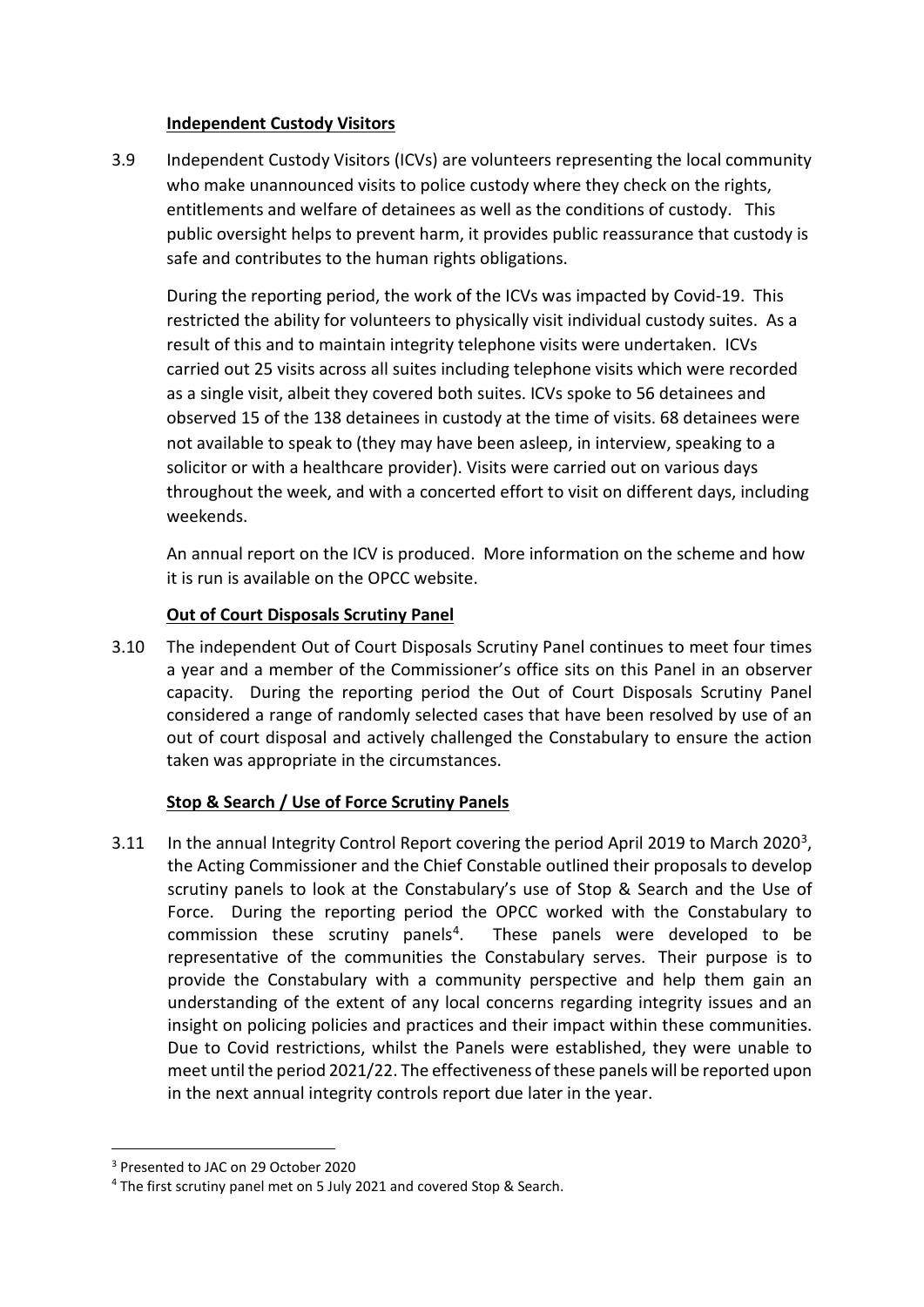## **4. External integrity drivers**

- 4.1 During the reporting period, HMICFRS undertook a number of thematic<sup>[5](#page-6-0)</sup> inspections of the Constabulary. Details of these inspections can be found on the HMICFRS web  $site<sup>2</sup>$ . The Commissioner has a statutory duty to respond to the Home Secretary regarding HMICFRS inspections, the responses are published on the Commissioners website<sup>3</sup>. During the reporting period the Acting Commissioner published responses to eight inspections. The HMICFRS also undertake inspections focused upon efficiency and effectiveness. In January 2022, HMICFRS commenced a further PEEL inspection of the Constabulary.
- 4.2 The Constabulary's Business Assurance Meeting, held quarterly is chaired by the Deputy Chief Constable and provides regular assurance about the progress of recommendations from all inspections. Support is provided by additional assurance mechanisms. For example the Governance and Inspection Team track the progress made by the Constabulary against any HMICFRS recommendation. Regular progress updates are provided to Business Assurance Meeting as well as the Constabulary's Change Board. Recommendation which relate to the role of the Professional Standards Department (PSD), are tracked through the PSD Governance Board. Inspection reports are also taken to the Constabulary's Force Executive Board and the Commissioner's Business Co-ordination Board. This contributes to the Commissioner fulfilling his statutory duty in preparing and publishing comments on the reports as required by, section 55 of the Police Act 1996.

## **5. Complaints**

- 5.1 There are a number of roles and responsibilities within the complaints system. The Chief Constable is responsible, as the Appropriate Authority, for complaints and conduct matters relating to his officers and staff, although he has delegated this function to the Deputy Chief Constable's Office. The Commissioner has a statutory duty to handle complaints made against the Chief Constable, undertake reviews of complaints, and monitor the complaints system. The Police and Crime Panel has a statutory duty to handle complaints against the Commissioner and the Deputy Police and Crime Commissioner, with delegated authority given in certain circumstances to the Chief Executive of the OPCC.
- 5.2 By its legislative nature, a complaints process is primarily predicated on statutory requirements, such as recording timescales nonetheless, a complaints process should be able to challenge the culture of an organisation and in doing so ensure that robust checks and balances are in place, and that learning is seen as a necessary outcome for individual officers, staff and the organisation.
- <span id="page-6-0"></span>5.3 The Policing and Crime Act 2017 and supporting regulations made significant changes to the police complaints and disciplinary systems. From February 2020, a number of changes, designed to achieve a more customer-focused and simplified complaints

<sup>5</sup> These inspections examine a key issue across a representative number of forces, and comment solely on performance in relation to that key issue.

<sup>2.</sup>[HMICFRS publication](https://www.justiceinspectorates.gov.uk/hmicfrs/?force=cambridgeshire&type=publications&s)

<sup>&</sup>lt;sup>3</sup>[Commissioners Web Site.](https://www.cambridgeshire-pcc.gov.uk/accessing-information/hmicfrs-inspection-reports/)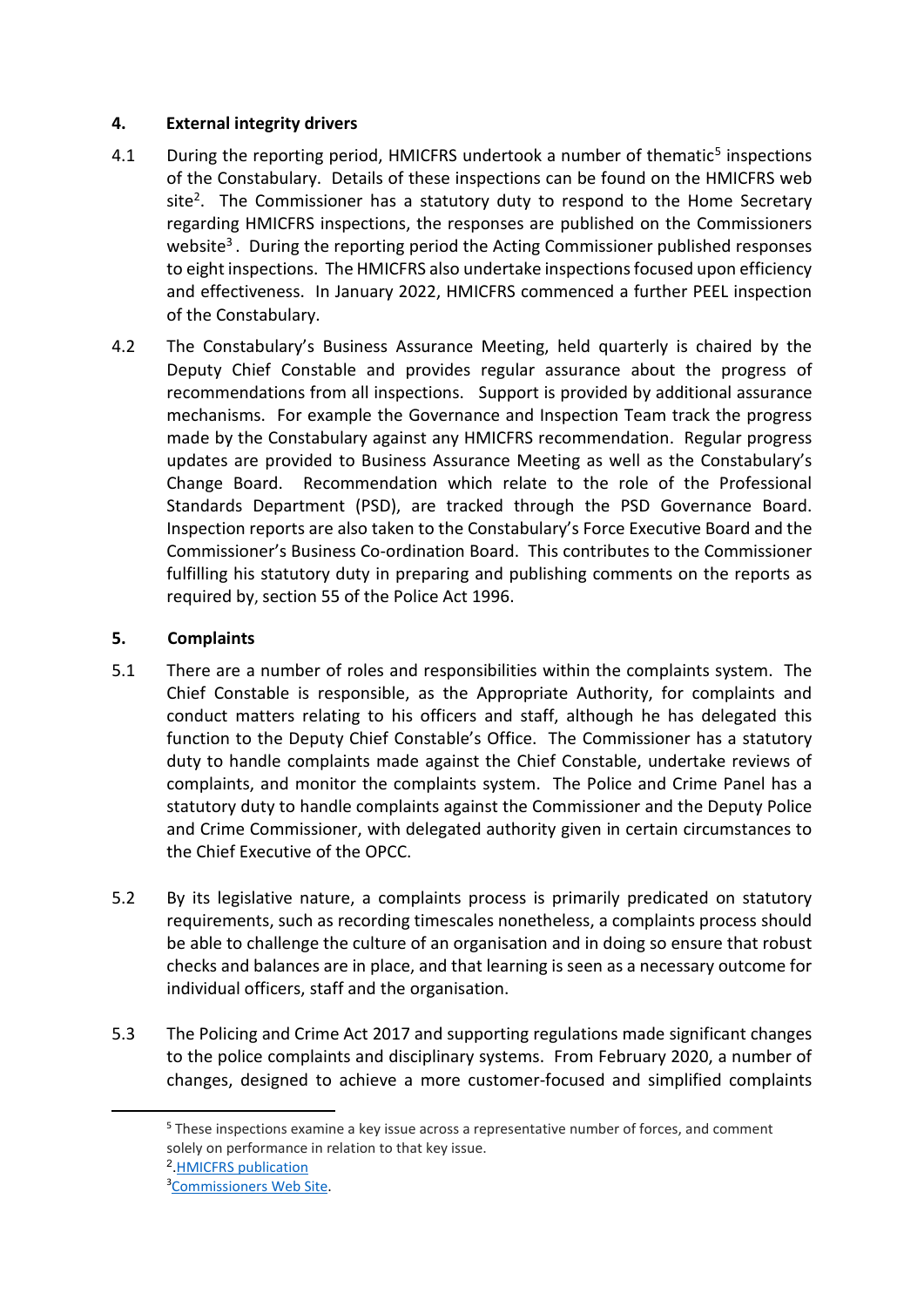system was introduced. Complaints can be dealt with quickly, effectively and proportionately, with an emphasis on individual and organisational learning. This in part has impacted on the way complaints against the Constabulary are handled, and the Commissioner's involvement in the complaints process. The Commissioner is the relevant review body for most complaints and the Independent Office for Police Conduct (IOPC) is the responsible body for serious complaints such as Chief Officer complaints or those relating to gross misconduct.

- 5.4 Between April 2020 and March 2021 the following complaints were recorded;
	- The Acting Commissioner received 36 requests for review, this was the first year of the Commissioner becoming the relevant review body. Four of these were initially considered not valid as they were made out of time, however after consideration of the circumstances they were accepted. Five were considered not valid as they were made out of time and were not accepted. Further information is available on the Commissioner's website<sup>6</sup>.
	- The Acting Commissioner received six concerns regarding the Chief Constable, which were considered and dealt with by the OPCC. None of these were formally recorded as a complaint in line with statutory guidance.
	- No complaints were received against the Acting Commissioner.

<span id="page-7-0"></span><sup>6</sup> https://www.cambridgeshire-pcc.gov.uk/accessing-information/complaints/complaints-review/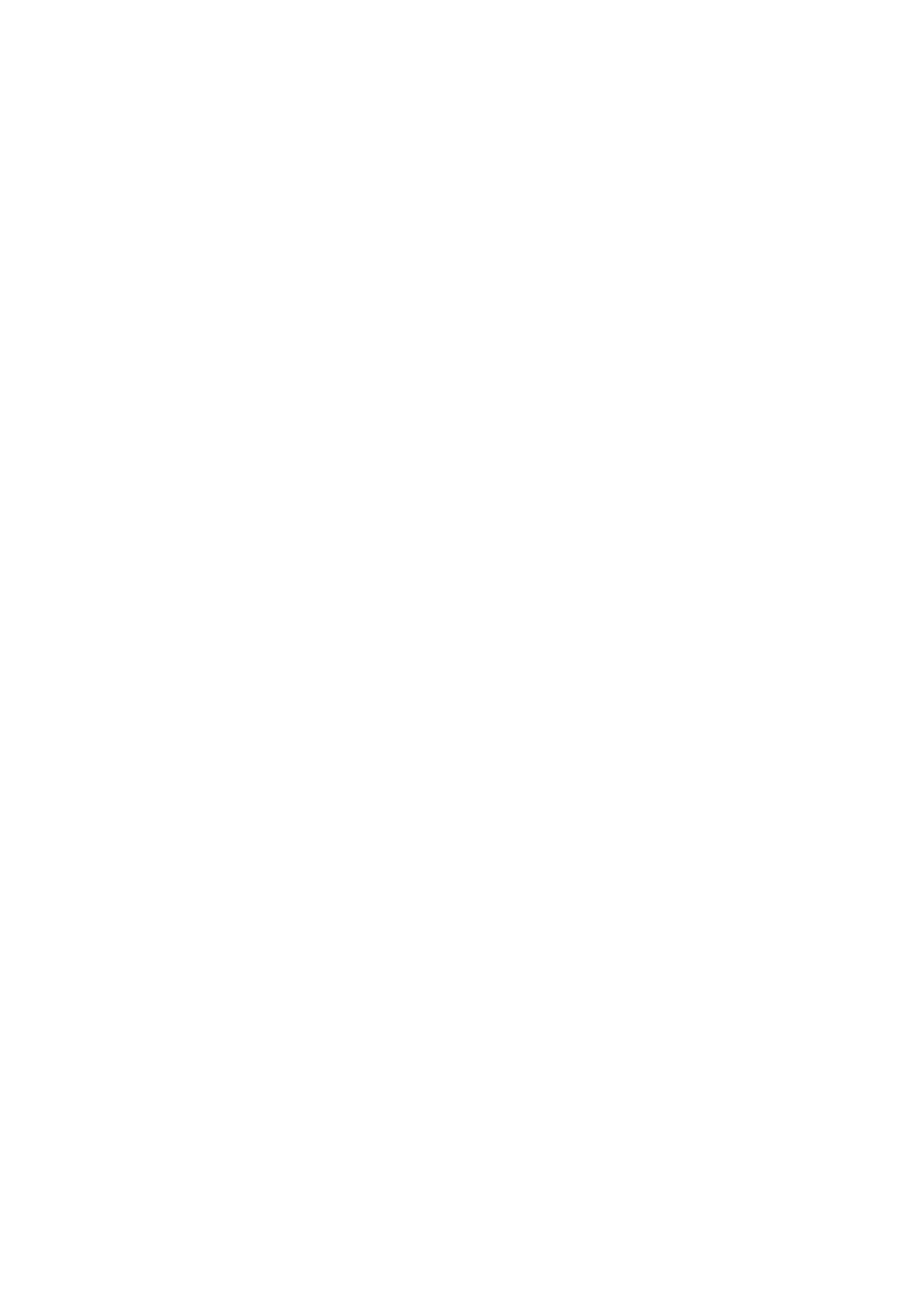## **Appendix 1**

#### **Control processes**

**Domestic –** *those that deal with integrity within the Constabulary and on behalf of the Commissioner*

#### **Business Co-ordination Board**

The Business Coordination Board (BCB) meets on a four to six weekly basis and is Chaired by the Commissioner, and whose members are from the Constabulary's Chief Officer Team, and the Chief Executive and Chief Finance Officer from the Office of the Police and Crime Commissioner (OPCC). The BCB takes a proportionate and risk-based approach to governance and reporting requirements, being mindful of both the Acting Commissioner's and the Chief Constable's statutory duties. Minutes of the meeting and key papers are published on the Commissioner's website, unless officially sensitive or commercial in confidence.

#### **Force Executive Board**

The Force Executive Board (FEB) is the Constabulary's most senior management team, the Board meet on a monthly basis. FEB members include the Chief Constable, Deputy Chief Constable and Assistant Chief Constable. The remaining members each represent a directorate or department and staff association representatives. All the members support and advise the Chief Constable in the overall strategic direction of the Constabulary.

#### **Business Assurance Meeting**

The Business Assurance Meeting takes place on a quarterly basis and these are chaired by the Deputy Chief Constable. The meeting provides regular assurance about the progress of recommendations from all inspections.

#### **Data Integrity Delivery Group**

The Group meets regularly and considers and embeds recommendations from national and Constabulary specific reports into working practices.

**Collaborative –** those where the Constabulary and the Commissioner are the responsible for leading on behalf of the Strategic Alliance with Bedfordshire and Hertfordshire

#### **PSD Governance Board**

This Board meets every three months and is chaired by the Deputy Chief Constable from the Constabulary with senior level membership from the Constabulary, Bedfordshire Police and Hertfordshire Constabulary, and OPCC representatives from their respective OPCC offices. The Board is responsible for the governance and oversight of all PSD business. Updates from this Board are provided to both the Joint Chief Officer Board and Strategic Alliance Summit, chaired by the Deputy Chief Constable from Cambridgeshire Constabulary.

**Independent –** *those that have independent members.*

**Police and Crime Panel**